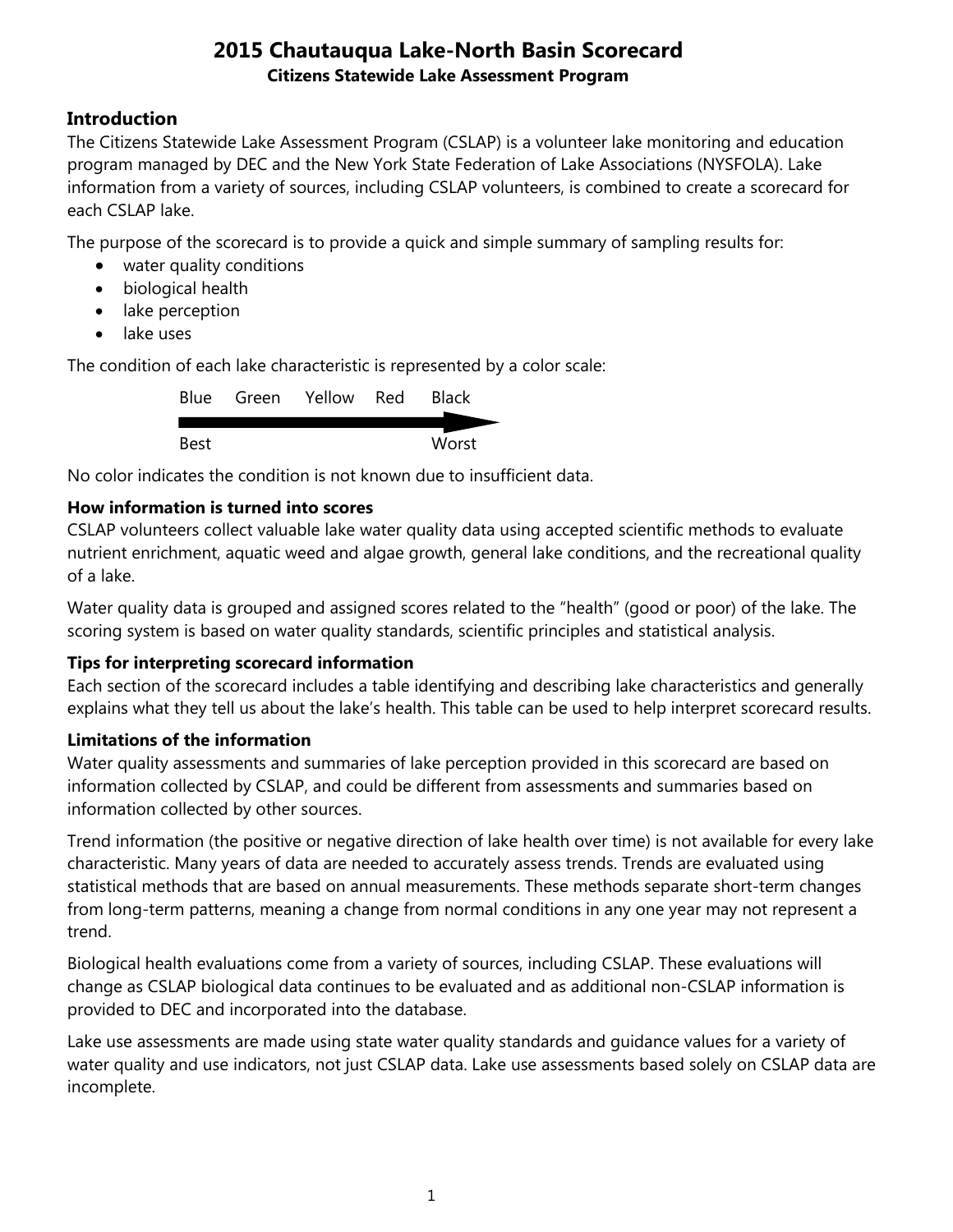#### **Water Quality Assessment**

Water quality assessments are based on data collected from the deepest part of the lake every other week, for 15 weeks, from late spring through early fall. The data is used to evaluate a number of lake conditions, including algae growth (productivity or trophic status), pH and deepwater dissolved oxygen levels. There is not enough data to identify a trend in the deepwater oxygen levels for any CSLAP lake.



*\**All years of CSLAP data collection for the lake except those for which data was not available.

#### **The following data is collected and analyzed to determine the water quality score.**

| <b>Water quality</b><br>characteristic  | <b>Score</b>                                                        | <b>Description of characteristic</b>                                                                                                                                  | <b>What it means</b>                                                                                                                                                                       |
|-----------------------------------------|---------------------------------------------------------------------|-----------------------------------------------------------------------------------------------------------------------------------------------------------------------|--------------------------------------------------------------------------------------------------------------------------------------------------------------------------------------------|
|                                         | Total<br>Phosphorus (TP)                                            | TP is measured because it is an<br>important nutrient that often controls<br>the growth of algae and rooted plants.                                                   | Too much phosphorus can harm aquatic life,<br>water supplies, and recreational uses by causing<br>excessive algae growth.                                                                  |
| <b>Trophic Status</b>                   | Chlorophyll a                                                       | Chlorophyll <i>a</i> is measured to estimate<br>the amount of algae in a lake.                                                                                        | The amount of chlorophyll $a$ is usually closely<br>related to the amount of phosphorus and can<br>affect water clarity.                                                                   |
|                                         | Secchi Disk                                                         | This is a device to measure how far<br>down into the water you can see.                                                                                               | Water clarity is a strong indicator of the public's<br>opinion of lake conditions.                                                                                                         |
|                                         | рH                                                                  | Water pH is measured to determine its<br>acidity or alkalinity.                                                                                                       | Values between 6 and 9 support most types of<br>plant and animal life.                                                                                                                     |
| pH Balance                              | Conductivity                                                        | Conductivity is measured to estimate<br>the amount of dissolved and<br>suspended solids in water, including<br>salts and organic material.                            | High conductivity values may be related to<br>geology or land use practices and can indicate<br>susceptibility to changes in pH.                                                           |
| Deepwater<br><b>Dissolved</b><br>Oxygen | Phosphorus,<br>ammonia, nitrite,<br>iron, manganese,<br>and arsenic | Dissolved oxygen (DO) is not<br>measured directly, but can be inferred<br>from the levels of certain chemicals in<br>water samples collected near the lake<br>bottom. | Dissolved oxygen is critical for the ecological<br>balance of lakes. Low DO in bottom waters can<br>affect the survival of fish and lake organisms and<br>cause chemical changes in lakes. |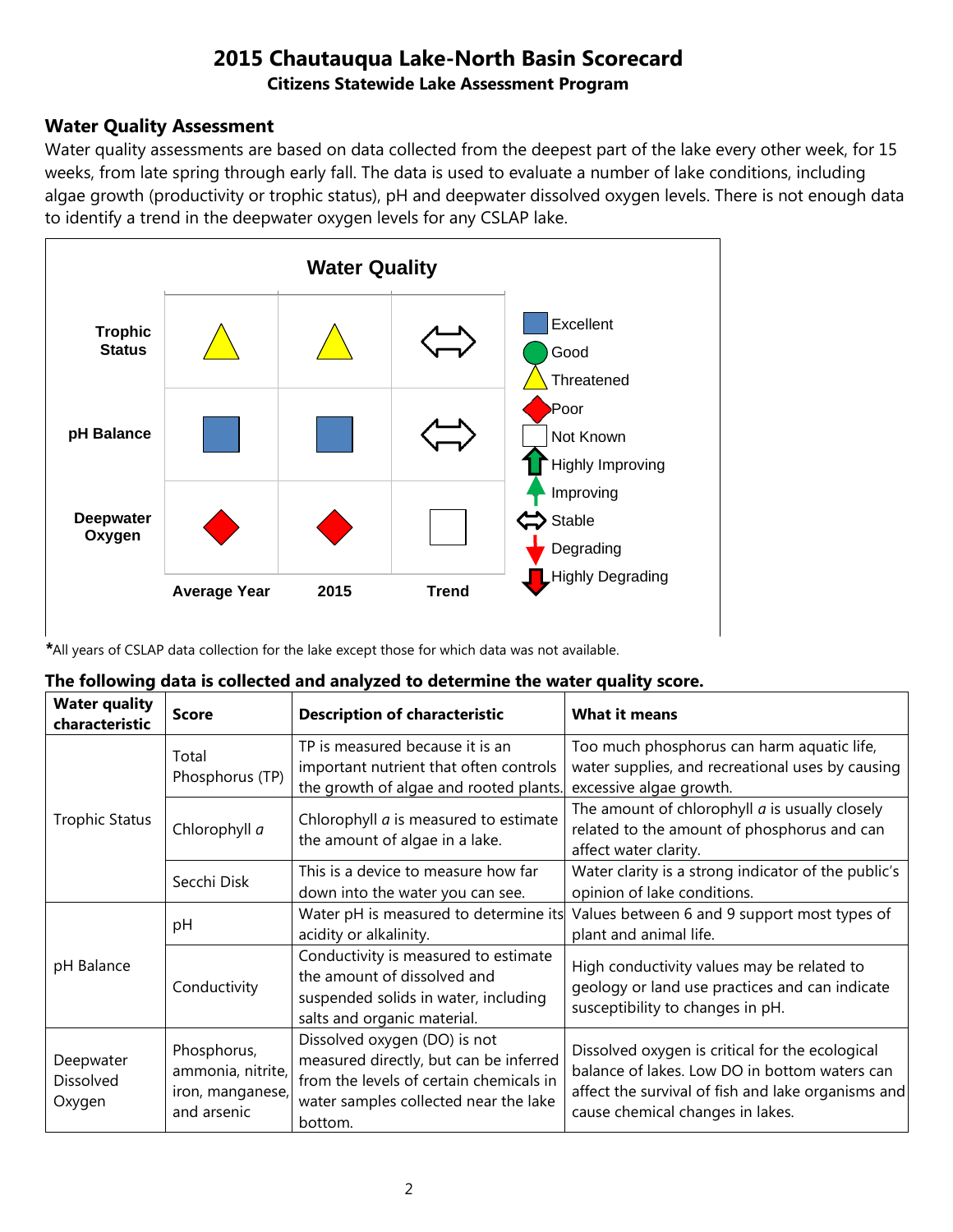#### **Citizens Statewide Lake Assessment Program**

#### **The water quality scores for each water quality characteristic are determined by the following:**

| <b>Water quality</b><br>characteristic | <b>Score</b> | <b>Criteria Score Elements</b>                                                                                 | <b>How Criteria Are Used to Determine Score</b>                                                      |
|----------------------------------------|--------------|----------------------------------------------------------------------------------------------------------------|------------------------------------------------------------------------------------------------------|
| <b>Trophic Status</b>                  | Excellent    | Average value for each trophic<br>indicator (water clarity, chlorophyll<br>a, total phosphorus) assigned score | Trophic score = $8$ or $9$ (two of three trophic indicators<br>= oligotrophic, other is mesotrophic) |
|                                        | Good         |                                                                                                                | Trophic score = $6$ or 7 (at least two trophic indicators<br>= mesotrophic or "higher")              |
|                                        | Threatened   | of 3 if oligotrophic <sup>+</sup> , 2 if<br>mesotrophic <sup>+</sup> , 1 if eutrophic <sup>+</sup>             | Trophic score = $4$ or $5$ (at least one trophic indicator<br>= mesotrophic or "higher")             |
|                                        | Poor         |                                                                                                                | Trophic score = $3$ (all trophic indicators = "eutrophic")                                           |
|                                        | Excellent    | Average pH is evaluated against                                                                                | pH between 7.5 and 8.5                                                                               |
|                                        | Good         | state water quality standards                                                                                  | pH between 7 and 7.5                                                                                 |
| pH Balance                             | Threatened   | (should be above 6.5 and below 8.5)<br>and average conductivity evaluated                                      | pH above 8.5, pH between 6.5 and 7, or conductivity<br>$< 50$ ug/l                                   |
|                                        | Poor         | to determine if low buffering<br>capacity against future pH change                                             | pH < 6.5                                                                                             |
| Deepwater<br>Dissolved<br>Oxygen       | Excellent    | Deepwater ammonia and                                                                                          | Actual DO data indicating fully oxygenated conditions<br>in stratified lakes to lake bottom          |
|                                        | Good         | phosphorus levels are compared to<br>surface readings, and assigned a                                          | All shallow lakes assumed to be good absent data;<br>deepwater scores = $1$                          |
|                                        | Threatened   | score of 3 if bottom readings are<br>>10x surface readings and a score                                         | Deepwater NH3 score + Deepwater TP score > 3 or<br>actual DO data indicating hypoxic conditions      |
|                                        | Poor         | of 2 if bottom readings are > 5x<br>surface readings                                                           | Deepwater NH3 score = 3 or actual DO data<br>indicating anoxic conditions                            |
|                                        | Not known    |                                                                                                                | No deepwater O <sub>2</sub> or indicator data in stratified lake                                     |

**+** trophic designations- oligotrophic = water clarity > 5 m, chlorophyll a < 2 ug/l, total phosphorus < 10 ug/l mesotrophic = water clarity 2-5 m, chlorophyll a 2-8 ug/l, total phosphorus = 10-20 ug/l

eutrophic = water clarity < 2 m, chlorophyll a > 8 ug/l, total phosphorus > 20 ug/l

#### **The water quality trends for each water quality characteristic and measure of lake perception are determined by the following:**

| Highly Improving: | linear regression correlation coefficient ( $R^2$ ) > 0.5 and p value < 0.01, with trend toward<br>higher "score"                           |
|-------------------|---------------------------------------------------------------------------------------------------------------------------------------------|
| Improving:        | $R^2 > 0.33$ and p value < 0.05, or $R^2 > 0.5$ and p value < 0.05, or $R^2 > 0.33$ and p value < 0.01,<br>with trend toward higher "score" |
| Stable:           | neither linear regression nor p value in statistically significant ranges as defined above                                                  |
| Degrading:        | $R^2 > 0.33$ and p value < 0.05, or $R^2 > 0.5$ and p value < 0.05, or $R^2 > 0.33$ and p value < 0.01,<br>with trend toward lower "score"  |
| Highly Degrading: | $R^2$ > 0.5 and p value < 0.01, with trend toward lower "score"                                                                             |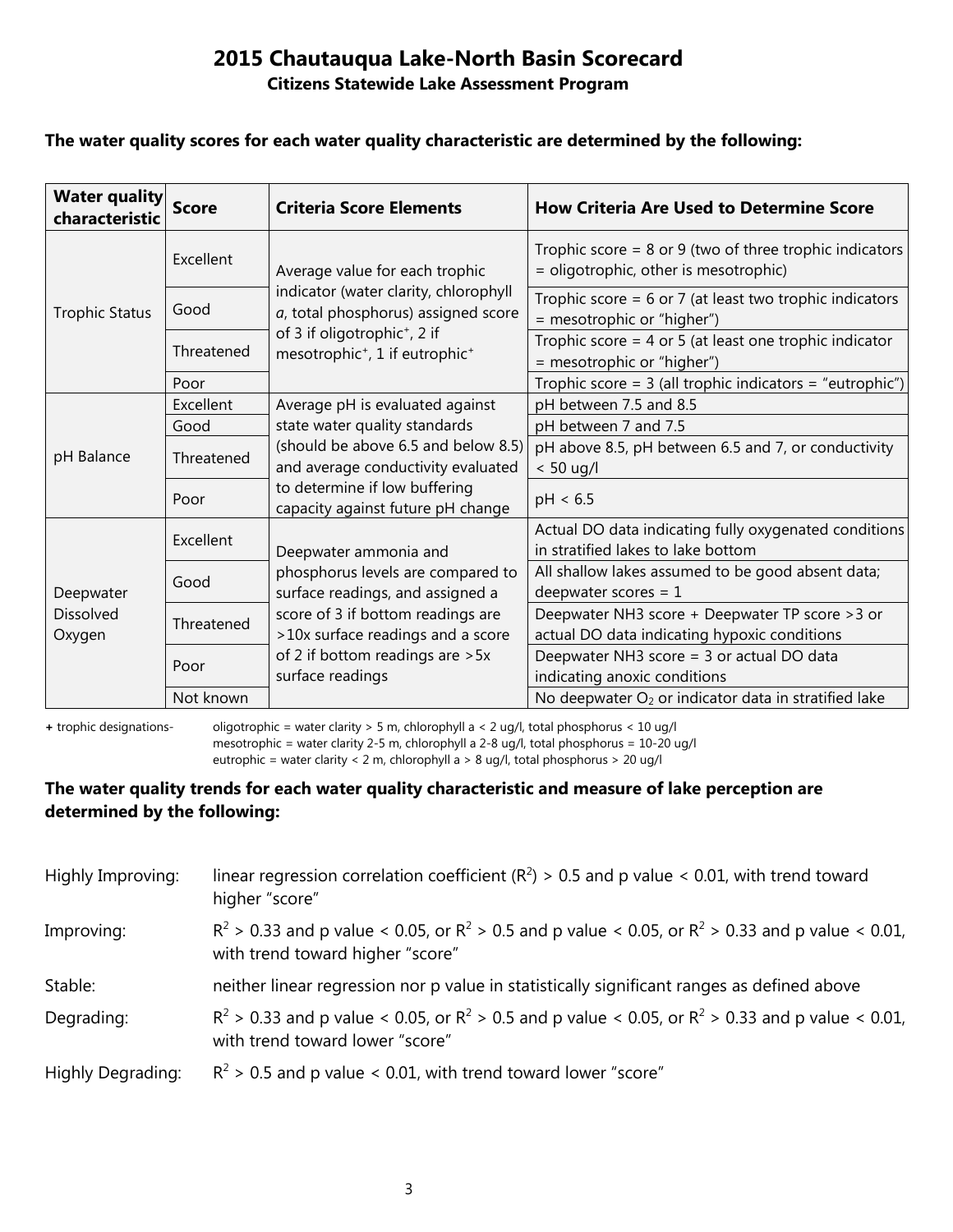## **Biological Health**

Biological health of lakes can be evaluated in a number of ways. For CSLAP lakes, biological health evaluations are based on the presence of invasive plants, the type and number of blue-green harmful algal blooms, the presence of invasive animals (zebra mussels, spiny waterflea, etc.), the types of fish, aquatic plant diversity, and the number of pollution sensitive aquatic insects.

Biotic indices have been developed to evaluate a few biological health characteristics. Biotic indices are used to compare the biological community of the lake being sampled to the biological community of a known highquality lake. (Data to support biological health assessments is not available for all CSLAP lakes.)



*\** All years of CSLAP data collection for the lake except those for which data was not available.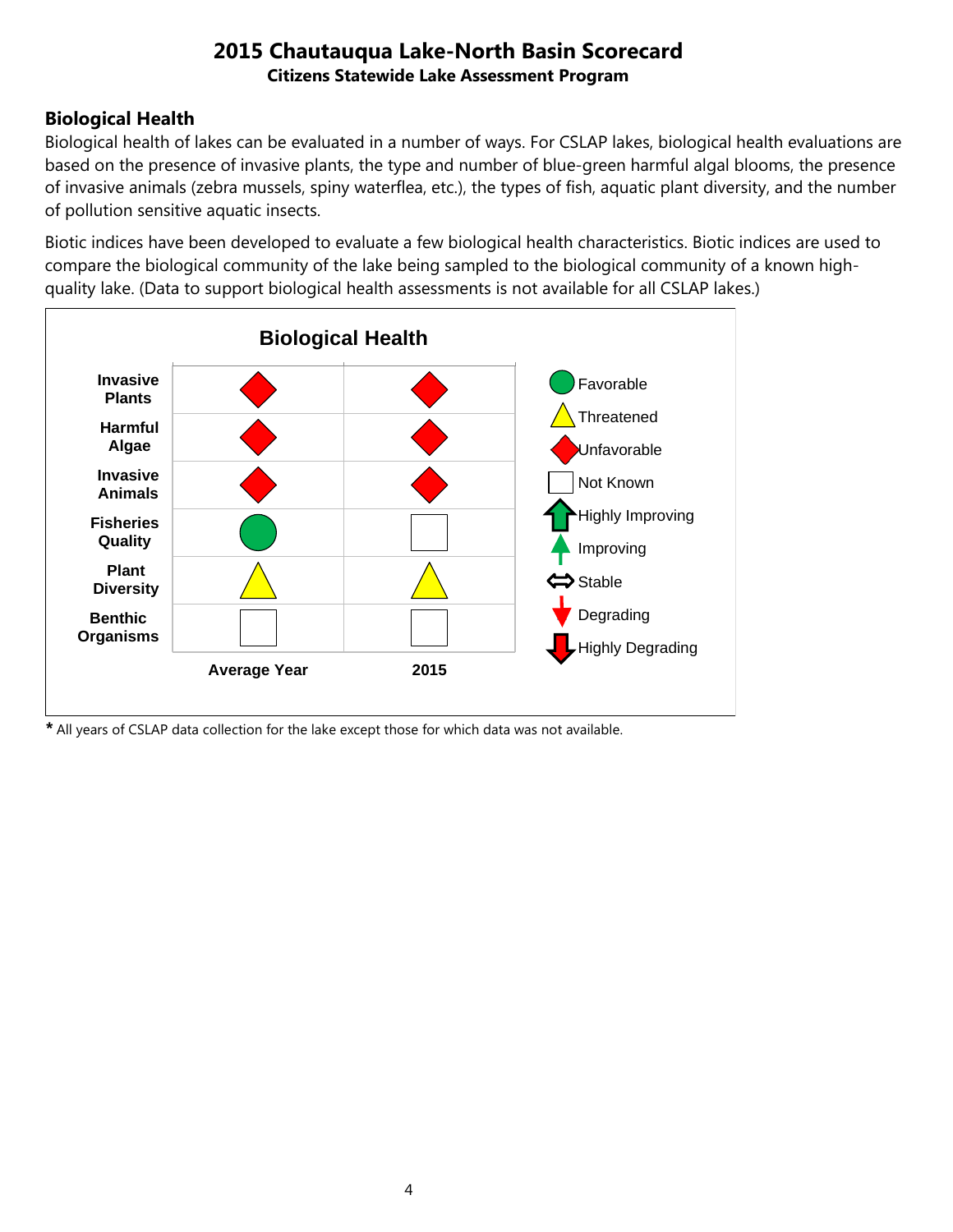## **Citizens Statewide Lake Assessment Program**

| <b>Biological Health</b><br><b>Characteristic</b> | <b>Description of characteristic</b>                                                                                                                                                            | <b>What it means</b>                                                                                                                                                                                                                                                                                                                                                                   |
|---------------------------------------------------|-------------------------------------------------------------------------------------------------------------------------------------------------------------------------------------------------|----------------------------------------------------------------------------------------------------------------------------------------------------------------------------------------------------------------------------------------------------------------------------------------------------------------------------------------------------------------------------------------|
| <b>Invasive Plants</b>                            | CSLAP volunteers survey lakes for nuisance,<br>non-native plants (water chestnut, Eurasian<br>water milfoil, etc.).                                                                             | Abundant invasive plants can crowd out native and<br>protected plants, create quality problems, and interfere<br>with recreation. "Unfavorable" means at least one<br>invasive plant species has been found. "Threatened"<br>lakes are geographically close to an "infected" lake, or<br>have water quality conditions that put them at higher<br>risk for species invasion.           |
| Harmful Algae                                     | DEC and other biologists screen water<br>samples for blue-green algae cell pigments<br>and also test them for algal toxins.                                                                     | Harmful algae can reduce oxygen levels and may cause<br>harm to people recreating on the lake. "Unfavorable"<br>means algal toxin readings are unsafe for water<br>recreation; "threatened" means readings are<br>approaching unsafe for water recreation.                                                                                                                             |
| <b>Invasive Animals</b>                           | DEC and other biologists survey lakes for<br>nuisance, non-native animals (zebra mussels,<br>spiny water flea, etc.).                                                                           | Abundant invasive animals can harm native plant and<br>animal species, influence the likelihood of algal blooms,<br>and interfere with recreation. "Unfavorable" means at<br>least one invasive animal has been found. "Threatened"<br>lakes are geographically close to an "infected" lake, or<br>have water quality conditions that put them at higher<br>risk for species invasion. |
| <b>Fisheries Quality</b>                          | DEC and other fisheries biologists measure<br>the length and weight of various species in a<br>lake's fish community and conduct other<br>measures of the health of the fisheries<br>community. | Better fisheries quality indicates the lake has sufficient<br>food resources and habitat to support its fish<br>community. Several "biotic indices" are used to evaluate<br>fish community quality.                                                                                                                                                                                    |
| <b>Plant Diversity</b>                            | CSLAP volunteers, academic researchers and<br>consultants survey lakes for the number and<br>types of aquatic plants.                                                                           | Higher plant diversity indicates a more natural<br>environment and helps prevent invasive species from<br>taking over a lake. "Floristic quality indices" are used to<br>evaluate plant communities.                                                                                                                                                                                   |
| Benthic<br>Organisms                              | DEC and other biologists count and identify<br>the types of bottom living (benthic) aquatic<br>insects in a lake.                                                                               | More pollution sensitive (intolerant) aquatic insects in a<br>lake usually indicate good water quality and suitable<br>habitat. "Biotic indices" are used to evaluate benthic<br>communities.                                                                                                                                                                                          |

#### **The following information is used to determine biological health scores.**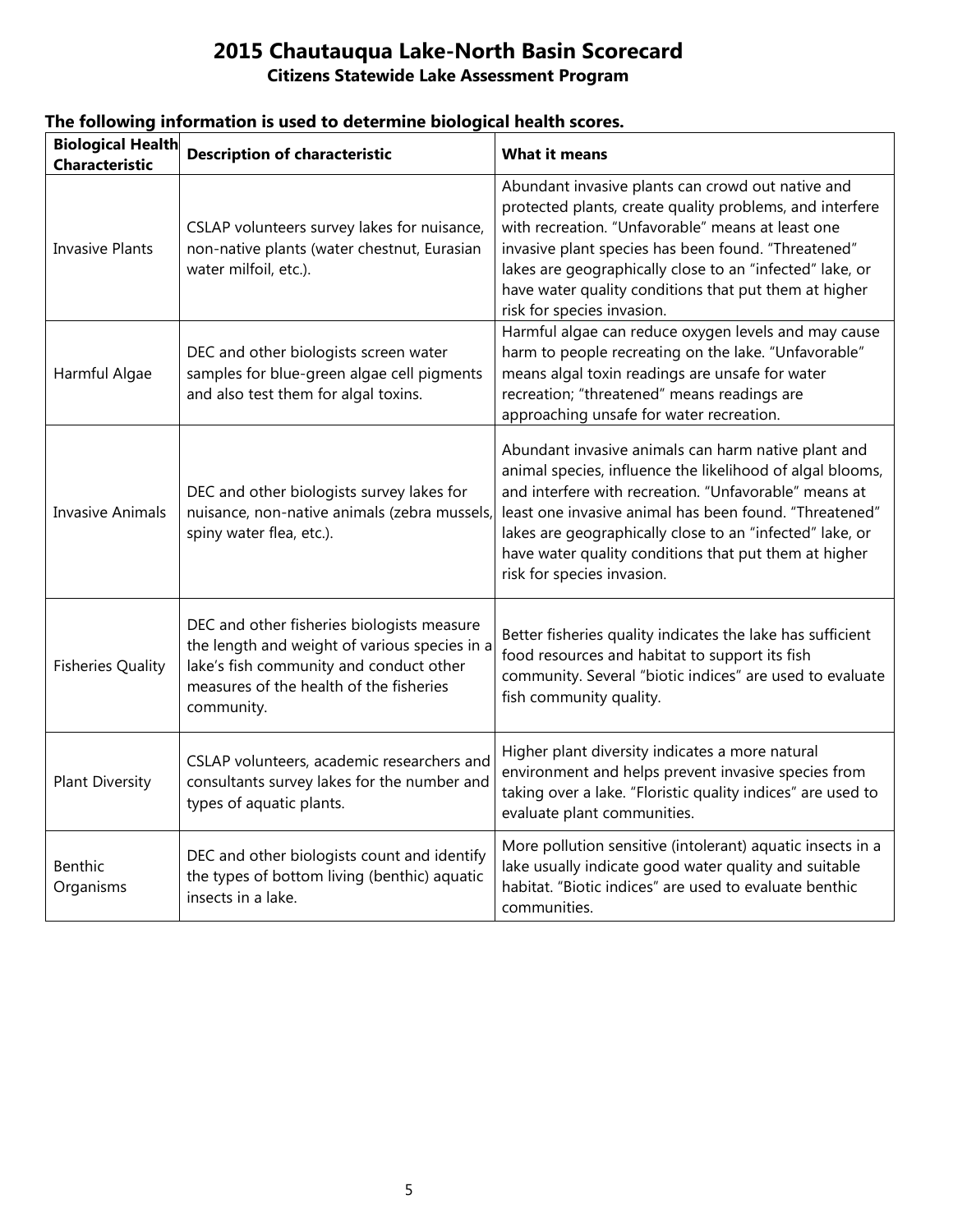**Citizens Statewide Lake Assessment Program**

#### **The biological health scores for each biological health characteristic are determined by the following:**

| <b>Water quality</b><br>characteristic | <b>Score</b> | <b>Criteria Score Elements</b>                                                                                        | <b>How Criteria Are Used to Determine</b><br><b>Score</b>   |
|----------------------------------------|--------------|-----------------------------------------------------------------------------------------------------------------------|-------------------------------------------------------------|
|                                        | Favorable    |                                                                                                                       | No evidence of invasive/exotic aquatic plants               |
|                                        |              | Aquatic plant surveys are conducted by<br>CSLAP volunteers or by other                                                | Invasive plants found in nearby (<10 miles away)            |
| <b>Invasive Plants</b>                 | Threatened   | organizations; invasive plants identified                                                                             | lakes or public launch is found on lake                     |
|                                        | Unfavorable  | by plant expert                                                                                                       | Invasive/exotic aquatic plants found in lake                |
|                                        | Not Known    |                                                                                                                       | No aquatic plant surveys in lake (this year)                |
|                                        | Favorable    |                                                                                                                       | All data show algae, phycocyanin and toxin                  |
|                                        |              | Harmful algae bloom (HAB) sampling                                                                                    | levels below DEC bloom criteria <sup>+</sup>                |
|                                        |              | conducted in open water and along                                                                                     | Fluoroprobe or toxin levels exceed DEC                      |
| Harmful Algae                          | Threatened   | shoreline; total algae, algae species,                                                                                | threatened <sup>#</sup> criteria; phycocyanin levels exceed |
|                                        |              | phycocyanin (blue green pigment) and                                                                                  | DEC bloom criteria, or visual evidence of blooms            |
|                                        | Unfavorable  | algal toxins analyzed in samples                                                                                      | Fluoroprobe or toxin levels exceed DEC bloom                |
|                                        |              |                                                                                                                       | criteria in open water or shoreline                         |
|                                        | Not Known    |                                                                                                                       | No HAB data available for lake                              |
|                                        | Favorable    |                                                                                                                       | No reports of invasive/exotic aquatic animals               |
|                                        |              | Invasive animal (primarily zebra or<br>quagga mussel) surveys are conducted<br>on limited basis in CSLAP lakes; other | and no clear threats exist                                  |
|                                        | Threatened   |                                                                                                                       | Invasive animals found in nearby (<25 miles                 |
| Invasive                               |              |                                                                                                                       | away) waterbodies AND public launch is found                |
| Animals                                |              | AIS animals reported through                                                                                          | on lake, or calcium levels > 20 mg/l                        |
|                                        | Unfavorable  | iMapInvasives                                                                                                         | Invasive/exotic aquatic animals found in lake               |
|                                        | Not Known    |                                                                                                                       | No information to evaluate presence of exotic               |
|                                        |              |                                                                                                                       | animals                                                     |
|                                        | Favorable    | New York does not (yet) have a fish                                                                                   | Fish IBI $> 60$ (= "good" and "excellent")                  |
| <b>Fisheries</b>                       | Threatened   | index for biotic integrity (IBI); for lakes                                                                           | Fish IBI between 40 and 60 (= "fair")                       |
| Quality                                | Unfavorable  | with fishery survey data, Minnesota Fish                                                                              | Fish IBI < 40 (= "poor")                                    |
|                                        | Not Known    | IBI is used to evaluate fisheries quality                                                                             | No fisheries data                                           |
|                                        | Favorable    | New York has not yet developed a                                                                                      | $mFQI > 5$ (= "good" quality), based on # genera            |
|                                        | Threatened   | floristic quality index (FQI); for lakes with                                                                         | mFQI = $3-8$ (= "fair" quality), based on # genera          |
| <b>Plant Diversity</b>                 | Unfavorable  | detailed plant survey data, a modified                                                                                | mFQI < $3$ (= "poor" quality), based on # genera            |
|                                        |              | version of the Wisconsin FQI and Florida                                                                              |                                                             |
|                                        | Not Known    | aquatic plant designations are used for                                                                               | Insufficient plant survey data to evaluate                  |
|                                        |              | evaluating aquatic floristic quality                                                                                  |                                                             |
|                                        | Favorable    | New York has not yet developed a                                                                                      | IBI > 10-15 (based on $#$ genera)                           |
| Benthic                                | Threatened   | macroinvertebrate IBI; for lakes with                                                                                 | IBI between 8 and 15 (based on # genera)                    |
| Organisms                              | Unfavorable  | detailed macroinvertebrate survey data,                                                                               | IBI < 8                                                     |
|                                        | Not Known    | Vermont IBI is used to evaluate benthic                                                                               | Insufficient macroinvertebrate data to evaluate             |
|                                        |              | organism quality                                                                                                      | benthic organisms quality                                   |

**+** DEC bloom criteria- fluoroprobe blue green algae chlorophyll a = 30 ug/l

phycocyanin = 200 units

algal toxins- microcystin-LR = 20 ug/l ("high toxins") along shoreline, = 10 ug/l in open water

**+** DEC threatened criteria- fluoroprobe blue green algae chlorophyll a = 10 ug/l

algal toxins- microcystin-LR = 4 ug/l along shoreline or in open water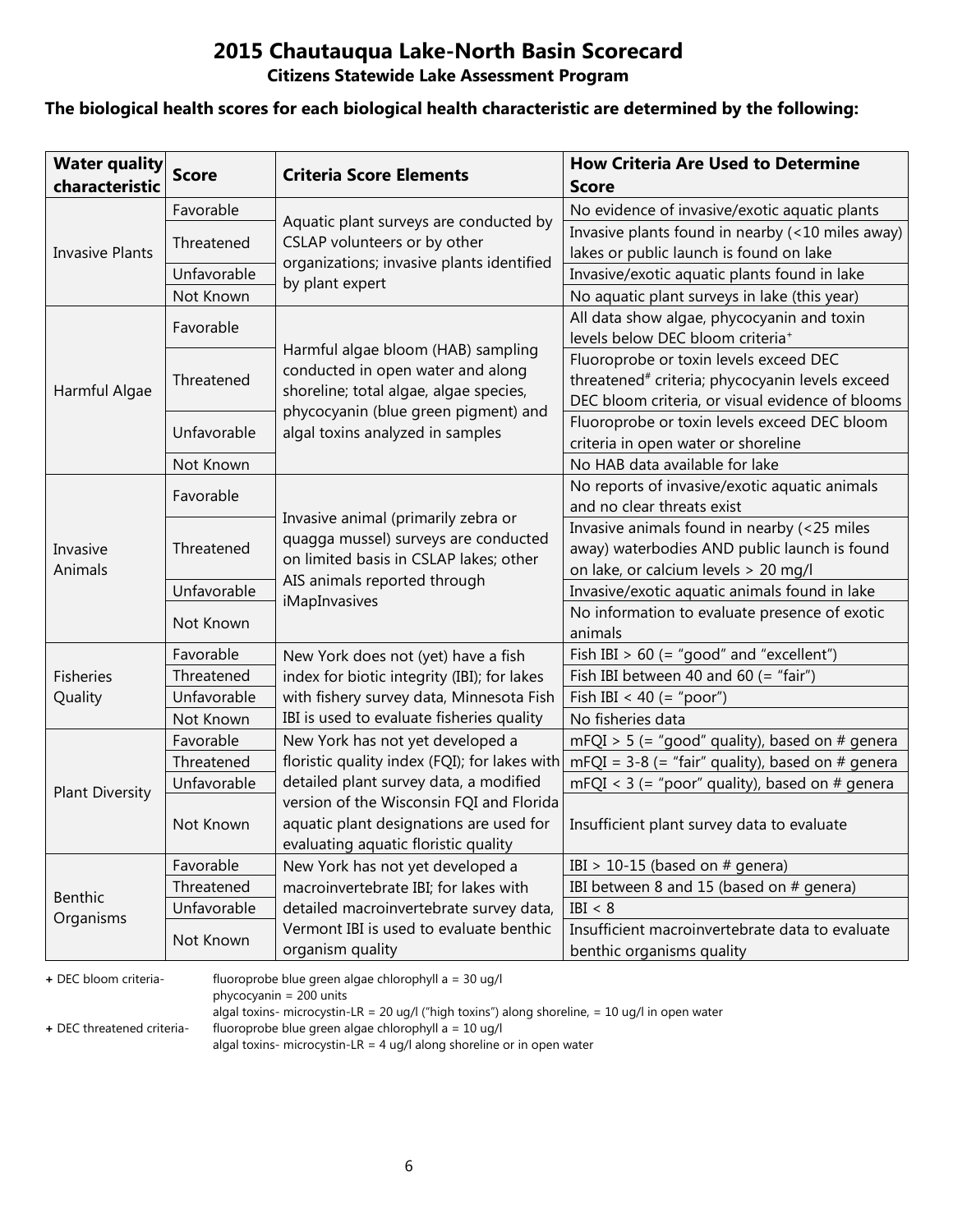### **Lake Perception**

Lake perception scores are based on the visual observations of CSLAP volunteers who answer questions on the Field Observation Form (http://www.dec.ny.gov/docs/water\_pdf/cslapsamobs.pdf) completed during sampling. The questions ask the volunteer to determine their perceptions of how clear the water looks, the abundance of aquatic plants, conditions affecting current recreational use, and the overall recreational quality of the lake.

Visual observations are very closely connected to measured water quality conditions. This information is helpful to lake managers in deciding on nutrient criteria, or the amount of nutrients that can flow into a lake without compromising its water quality. For New York State lakes, perception data collected by CSLAP volunteers is critical to the development of nutrient criteria (defining "how much is too much") and has been consistently collected by CSLAP volunteers since 1992.



*\** All years of CSLAP data collection for the lake except those for which data was not available.

#### **The following information is used to determine the lake perception scores.**

| Lake Perception<br><b>Characteristic</b> | <b>Description of characteristic</b>                                                                                                   | <b>What it means</b>                                                                                                                                                                                                                                                                                         |
|------------------------------------------|----------------------------------------------------------------------------------------------------------------------------------------|--------------------------------------------------------------------------------------------------------------------------------------------------------------------------------------------------------------------------------------------------------------------------------------------------------------|
| <b>Water Quality</b>                     | Asks the user: How clear does the<br>water look today?                                                                                 | Clearer water usually indicates lower nutrient levels.                                                                                                                                                                                                                                                       |
| <b>Aquatic Plants</b>                    | Asks the user: How abundant are<br>aquatic plants where people are<br>boating and swimming today?                                      | Lower abundances of aquatic plants usually provide proper<br>ecological balance and are less likely to contribute to recreational<br>use problems, although the absence of plants can also lead to<br>lake problems. Lakes with the most favorable assessments have<br>some plants, but not too many plants. |
| Recreation                               | Asks the user: What is your opinion of<br>the recreational quality of the lake?<br>What factors affect your perception of<br>the lake? | Users' perceptions are associated with water quality conditions<br>and aquatic plant coverage. Positive responses usually indicate<br>good water quality and little to no surface plant coverage.<br>Negative responses are usually associated with poor water quality<br>and/or invasive plants.            |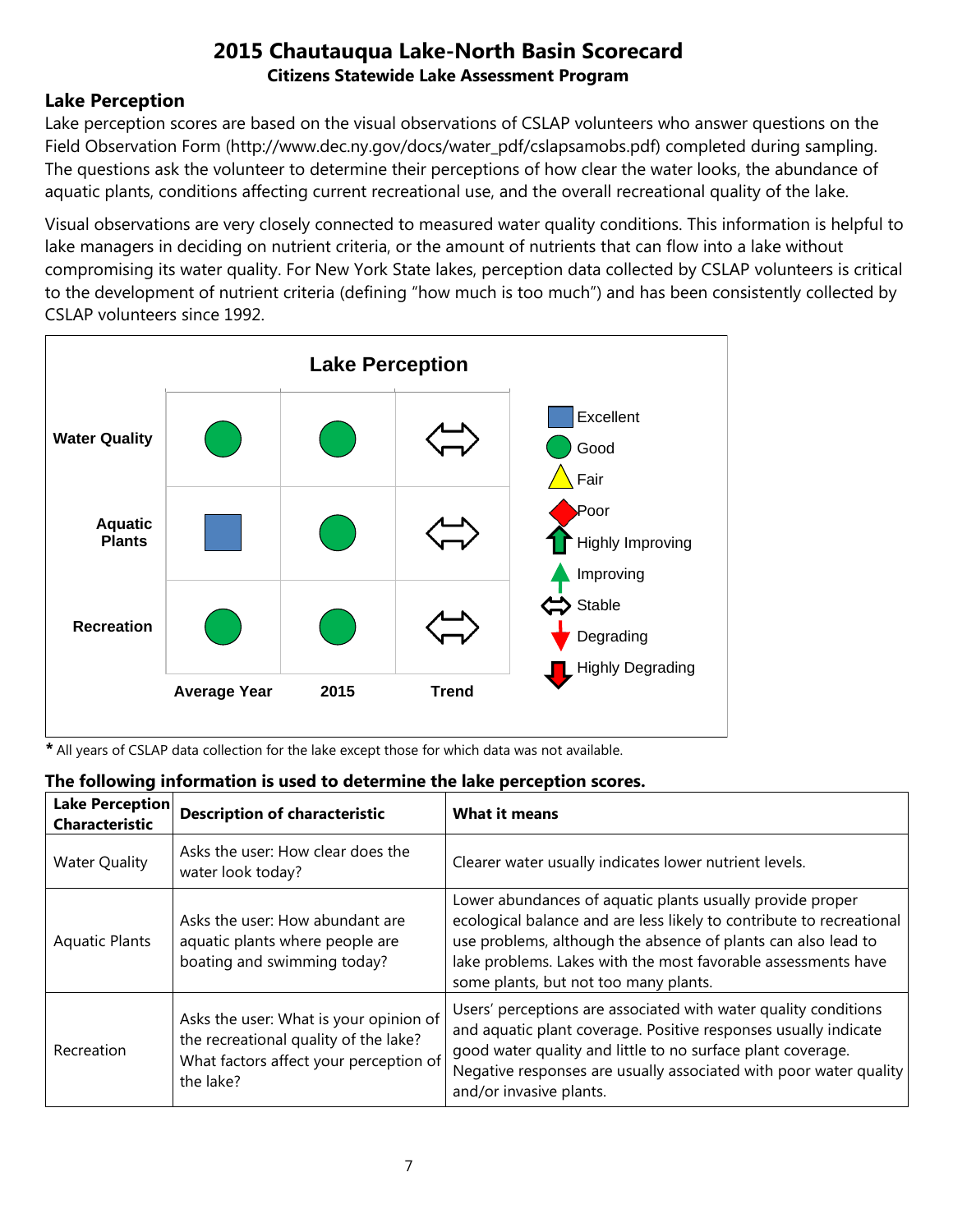#### **Citizens Statewide Lake Assessment Program**

#### **The lake perception scores for each lake perception characteristic are determined by the following:**

| Lake perception<br>characteristic | <b>Score</b> | <b>Criteria Score Elements</b>                                                                                       | <b>How Criteria Are Used to Determine</b><br><b>Score</b> |
|-----------------------------------|--------------|----------------------------------------------------------------------------------------------------------------------|-----------------------------------------------------------|
|                                   | Excellent    | Water quality perception is evaluated on a<br>5 point scale during each CSLAP sampling                               | Average value $< 1.5$                                     |
| <b>Water Quality</b>              | Good         | session, ranging from "crystal clear" (=1) to                                                                        | Average value $>1.5$ and $<2.5$                           |
|                                   | Fair         | "severely high algae levels" (=5); average                                                                           | Average value $>2.5$ and $<3.5$                           |
|                                   | Poor         | values are computed                                                                                                  | Average value > 3.5                                       |
|                                   | Excellent    | Aquatic plant coverage is evaluated on a 5                                                                           | Average value $>2$ and $< 2.5$                            |
|                                   | Good         | point scale during each CSLAP sampling                                                                               | Average value $>1.5$ and < 2 OR $> 2.5$ and < 3           |
| <b>Aquatic Plants</b>             | Fair         | session, ranging from "not visible at lake                                                                           | Average value $>3$ and $<3.5$ OR $<1.5$                   |
|                                   | Poor         | surface" $(=1)$ to "plants densely cover<br>surface except in deepest areas" $(=5)$ ;<br>average values are computed | Average value $> 3.5$                                     |
|                                   | Excellent    | Recreational conditions are evaluated on a                                                                           | Average value $< 1.5$                                     |
| Recreation                        | Good         | 5 point scale during each CSLAP sampling                                                                             | Average value $>1.5$ and $<2.5$                           |
|                                   | Fair         | session, ranging from "beautifulcould not                                                                            | Average value $>2.5$ and $<3.5$                           |
|                                   | Poor         | be nicer" $(=1)$ to "lake not usable" $(=5)$ ;<br>average values are computed                                        | Average value > 3.5                                       |

**+** lake assessments- **water quality** = 1 = crystal clear, 2 = not quite crystal clear, 3 = definite algae greenness, 4 = high algae levels, 5 = severely high algae levels **aquatic plants** = 1 = no plants visible, 2 = plants below surface, 3 = plants at surface, 4 = plants dense at surface, 5 =

surface plant coverage

**recreation** = 1 = could not be nicer, 2 = excellent, 3 = slightly impaired, 4 = substantially impaired, 5 = lake not usable

### **The water quality trends for each water quality characteristic and measure of lake perception are determined by the following:**

| Highly Improving: | linear regression correlation coefficient ( $R^2$ ) > 0.5 and p value < 0.01, with trend toward<br>higher "score"                           |
|-------------------|---------------------------------------------------------------------------------------------------------------------------------------------|
| Improving:        | $R^2 > 0.33$ and p value < 0.05, or $R^2 > 0.5$ and p value < 0.05, or $R^2 > 0.33$ and p value < 0.01,<br>with trend toward higher "score" |
| Stable:           | neither linear regression nor p value in statistically significant ranges as defined above                                                  |
| Degrading:        | $R^2 > 0.33$ and p value < 0.05, or $R^2 > 0.5$ and p value < 0.05, or $R^2 > 0.33$ and p value < 0.01,<br>with trend toward lower "score"  |
| Highly Degrading: | $R^2$ > 0.5 and p value < 0.01, with trend toward lower "score"                                                                             |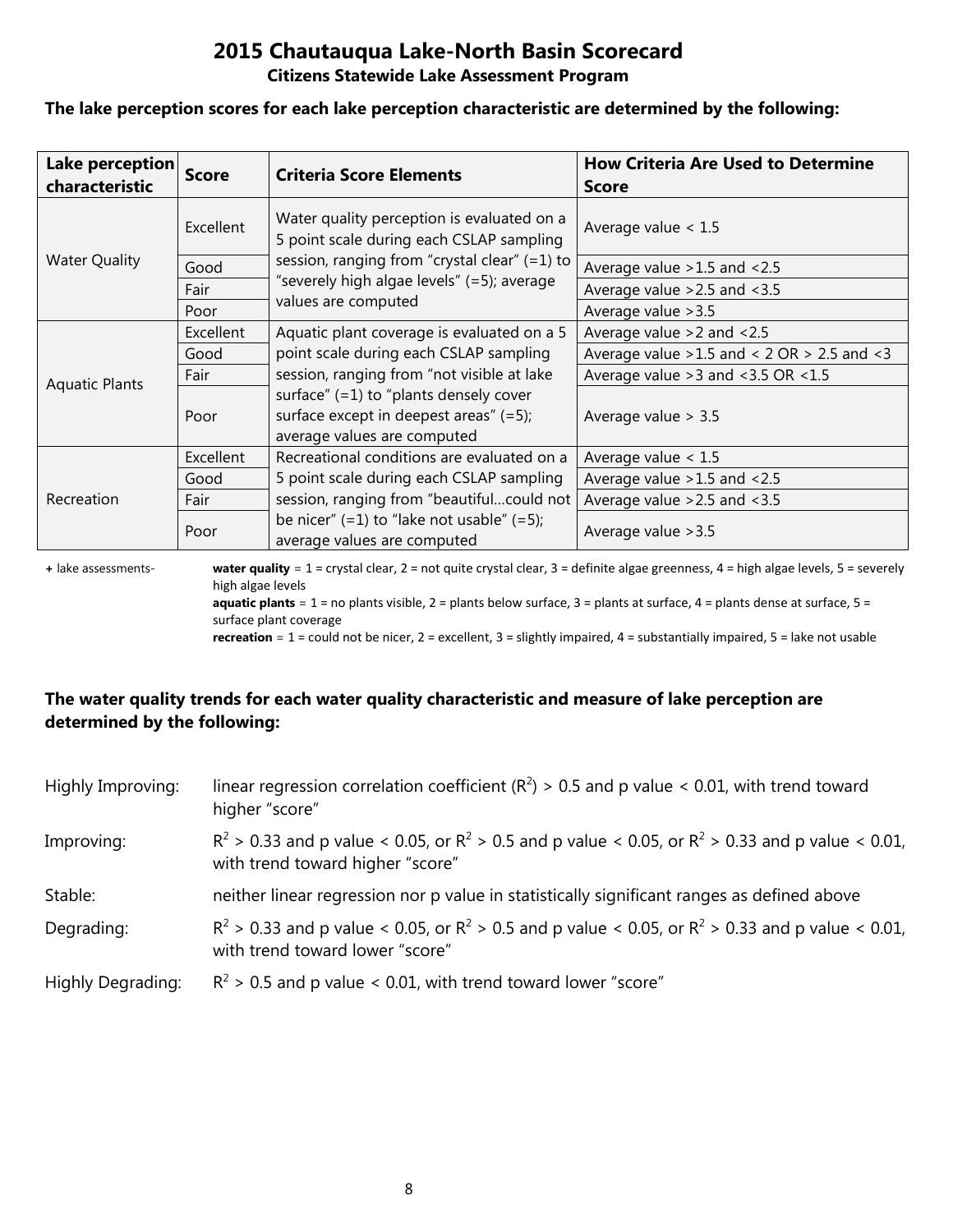### **Lake Uses**

Lake uses are defined as the best uses for a lake (drinking water, swimming, etc.) as determined by several factors. Lake uses are identified using CSLAP water quality, lake perception and biological assessment information to evaluate where a lake fits in the state Water Quality Standards and Classification system (see overview below).

Each lake use is scored based on the following assessment categories, using assessment methodology [\(http://www.dec.ny.gov/chemical/23846.html\)](http://www.dec.ny.gov/chemical/23846.html) established by DEC to evaluate impacts to lake uses:

- **Supported** no evidence of impacts to lake use;
- **Threatened** no evidence of impacts to lake use, but some factor threatens this use (for example, changing water quality, conditions that are nearing impact levels, land-use changes, etc.);
- **Stressed** occasional or slight impacts to lake use;
- **Impaired** frequent or persistent conditions limit or restrict lake use; and
- **Precluded** conditions prevent lake use. This category is uncommon in NYS (and CSLAP) lakes and is not included in the legend for most lake-use scorecard assessments.



*\** All years of CSLAP data collection for the lake except those for which data was not available.

#### **Overview of the typical water quality classification and their best uses.** For more information visit www.dec.ny.gov/regs/4592.html#15990

| <b>Best use</b> | <b>Other uses</b>                                                                                      | <b>Water Quality Classification</b> |
|-----------------|--------------------------------------------------------------------------------------------------------|-------------------------------------|
| <b>Drinking</b> | Bathing, swimming (recreation), fishing, and fish, shellfish and<br>wildlife reproduction and survival | Class AA & A                        |
| Bathing         | Swimming (recreation), fishing, and fish, shellfish and wildlife<br>reproduction and survival          | Class B                             |
| Swimming        | Same as Class B                                                                                        | Class C                             |
| Fishing         | Same as Class B and C                                                                                  | Class D                             |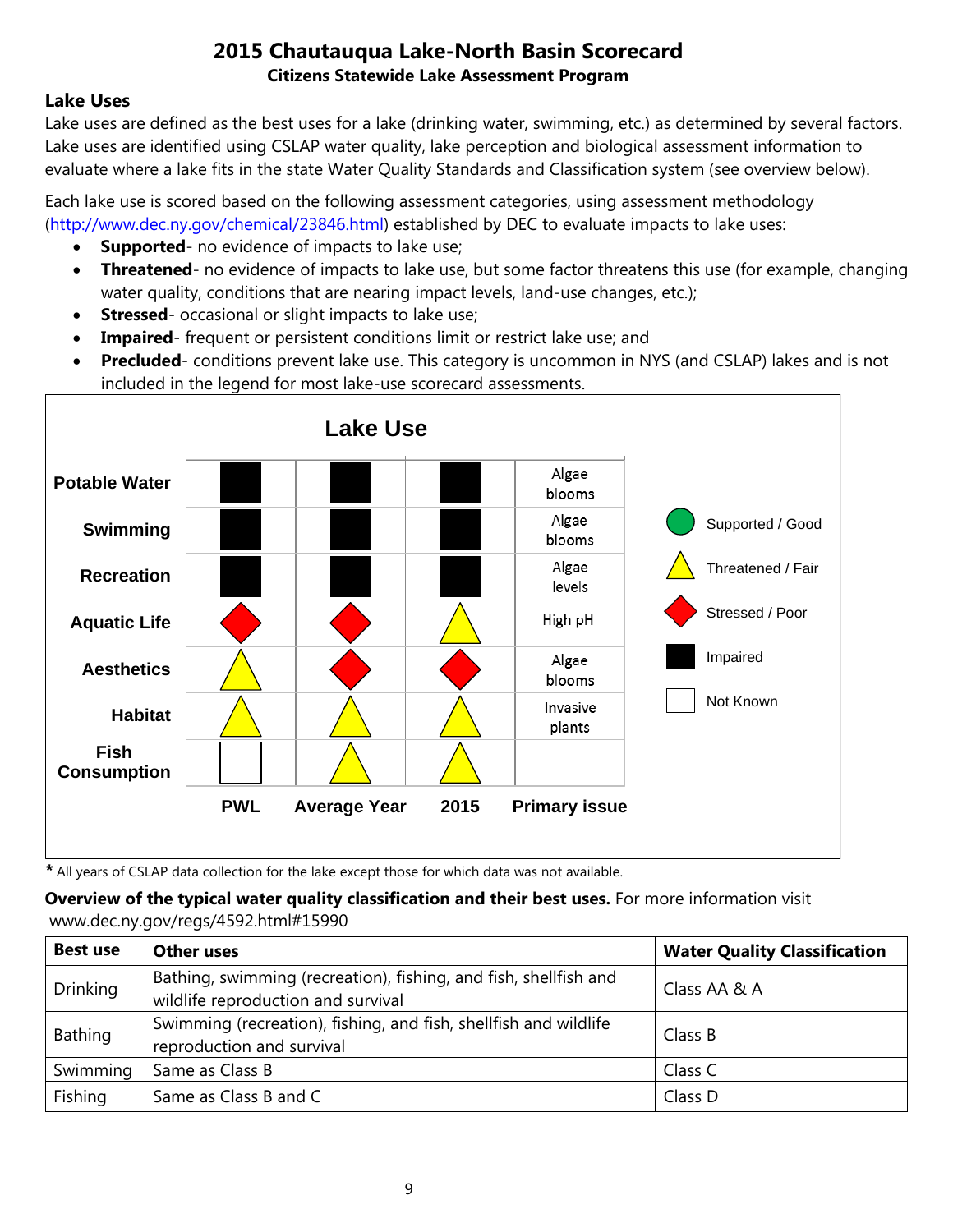#### **Citizens Statewide Lake Assessment Program**

#### **The following information is used to determine the condition of lake uses.**

| <b>Lake Use</b>                                                         | <b>Description of characteristic</b>                                                                                                                                                                                                                    | <b>How this relates to CSLAP</b>                                                                                                                                                                                                                                                               |  |
|-------------------------------------------------------------------------|---------------------------------------------------------------------------------------------------------------------------------------------------------------------------------------------------------------------------------------------------------|------------------------------------------------------------------------------------------------------------------------------------------------------------------------------------------------------------------------------------------------------------------------------------------------|--|
| Potable Water                                                           | The lake is used for drinking water. Only Class<br>AA and A lakes have been approved for this use.                                                                                                                                                      | CSLAP data is not intended to assess the condition of<br>potable water. Other state and local monitoring<br>programs better address this use. However, some<br>CSLAP parameters-chlorophyll a, ammonia, arsenic,<br>iron, manganese, algal toxins-indicate potential<br>impacts to potability. |  |
| Bathing                                                                 | The lake is used for swimming and contact<br>recreation. This use is assessed in some lakes<br>only if they support a public bathing beach,<br>although it is evaluated in all lakes                                                                    | Several CSLAP sampling indicators-water clarity,<br>chlorophyll a, algal toxins, lake perception-can be<br>used to assess swimming conditions.                                                                                                                                                 |  |
| Recreation<br>(Swimming,<br>Boating, Fishing<br>and non-contact<br>use) | The lake is used for swimming, boating, fishing<br>and non-contact recreation. Even though some<br>lakes are not classified for this use, all CSLAP<br>lakes should support this use, consistent with the<br>federal goal to make all lakes "fishable." | Contact recreation is evaluating using the bathing<br>indicators described above. Non-contact recreation is<br>evaluated using the lake perception data (visual<br>observations) and aquatic plant surveys.                                                                                    |  |
| Aquatic Life                                                            | The lake is used by aquatic life. This is not an<br>official "use" designated by New York State, but<br>water quality standards and other criteria are<br>adopted to protect aquatic life.                                                              | Aquatic life impacts can be evaluated by a number of<br>CSLAP indicators, including pH, dissolved oxygen, and<br>the presence of invasive species.                                                                                                                                             |  |
| Aesthetics and<br>Habitat                                               | The lake is used for visual enjoyment or the<br>visual beauty of the lake. This is not an official<br>"use" designated by New York State, but water<br>quality criteria are adopted to protect aesthetics.                                              | Lake aesthetics can be impacted by a number of<br>factors, including algal blooms, nuisance weeds, or<br>simply reports that "the lake looks bad," all of which<br>are evaluated in CSLAP. Lake habitat is evaluated<br>against the presence and management of exotic<br>plants                |  |
| <b>Fish Consumption</b>                                                 | The lake is used for consumption of fish. All<br>lakes are assumed to support this use unless<br>otherwise indicated.                                                                                                                                   | CSLAP does not collect data or information to<br>evaluate fish consumption. All CSLAP lakes are<br>evaluated against the New York State Department of<br>Health: Health Advice on Eating Fish You Catch<br>(http://www.health.ny.gov/environmental/outdoors/fi<br>sh/health_advisories/).      |  |

For many CSLAP lakes, some of the lakes designated uses have previously been evaluated; a summary of these assessments can be found on the DEC Priority Waterbody List (PWL) developed for each of the 17 major drainage basins in the state. These can be found at [http://www.dec.ny.gov/chemical/23846.html.](http://www.dec.ny.gov/chemical/23846.html) For some lakes, these are derived from historical assessments of CSLAP or other water quality data, while for others, no PWL assessments are yet available. The "rules" for these assessments are cited in the state Consolidated Assessment and Listing Methodology (CALM) [\(http://www.dec.ny.gov/chemical/23846.html\)](http://www.dec.ny.gov/chemical/23846.html) have changed several times over the last decade, and the CALM document continues to be updated as new assessment tools are evaluated and adopted. The first column of the scorecard reflects the most recent PWL assessment, if available, for each CSLAP waterbody. Non CSLAP data, including "institutional" data (treated water data, bacterial data, consumer confidence report (CCR) summaries, and need for enhanced treatment) may be used for PWL assessments, but are not summarized here.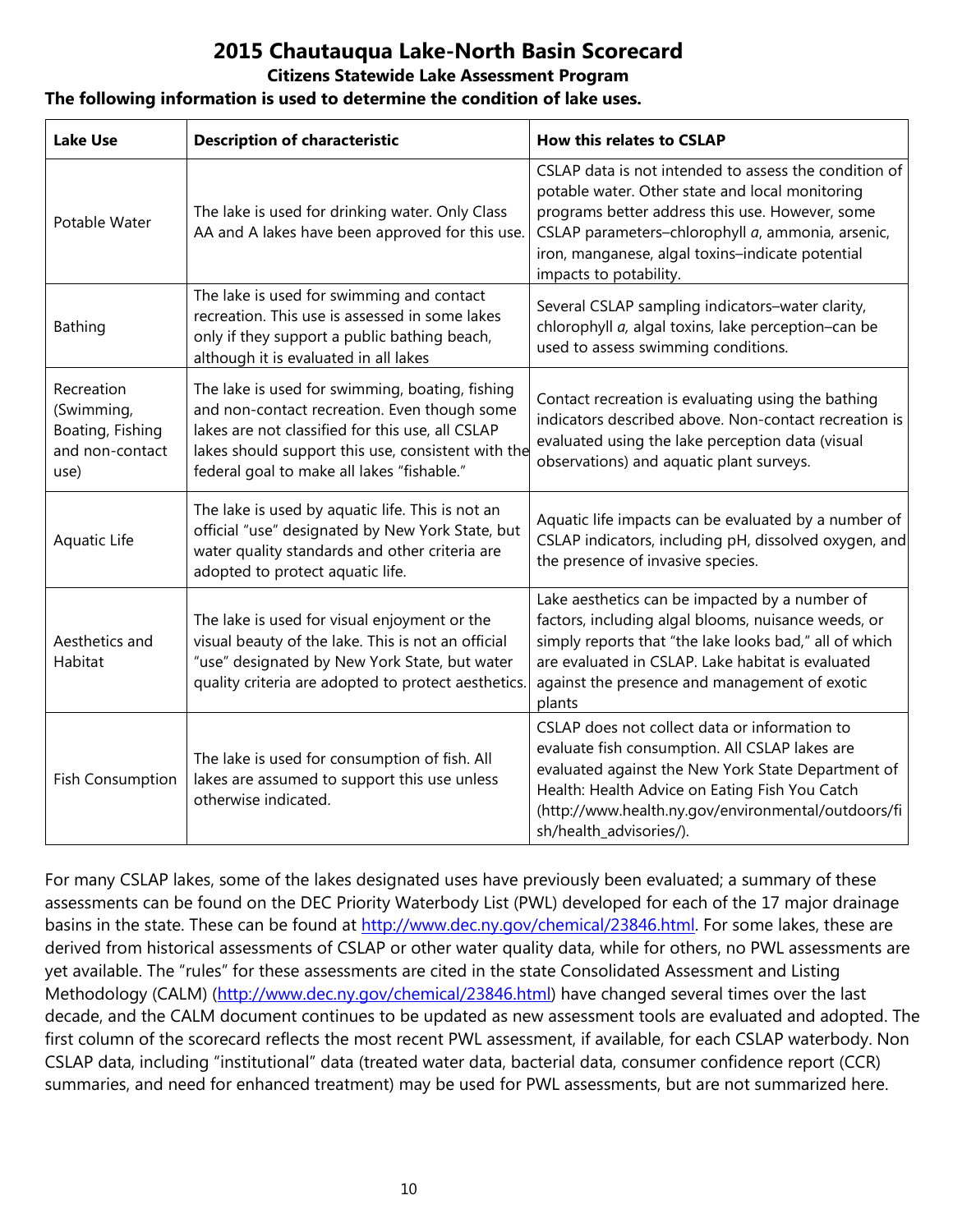|                 |              | ARE NOC SHUTUS                           | a wy vne ronownig.<br><b>How Criteria Are Used to Determine</b>                               |
|-----------------|--------------|------------------------------------------|-----------------------------------------------------------------------------------------------|
| <b>Lake Use</b> | <b>Score</b> | <b>Criteria Score Elements</b>           | <b>Score</b>                                                                                  |
|                 | Supported    | Surface water chlorophyll a and HABs     | No evidence of any criteria violations (see below)                                            |
|                 | Threatened   |                                          | Avg hypolimnetic NH <sub>4</sub> > 1, Fe > 0.5, As > 0.3, or                                  |
|                 |              | data, and deepwater metals data are      | Mn > 1; avg open water MC-LR > $0.5$                                                          |
|                 |              | used to evaluate potable water use.      | >10d consec. open MC-LR>0.3 or BGA>30; Avg                                                    |
| Potable Water   | Stressed     |                                          | hypolimnetic NH <sub>4</sub> > 2, Fe > 1 or Mn > 1; avg                                       |
|                 |              | Waterbodies not classified as potable    | open water MC-LR > 1,                                                                         |
|                 |              | water supplies cited as "not known"      | Avg chl.a > 4 (Class AA)-6 (Class A) ug/l, hypo.                                              |
|                 | Impaired     | (with impacts cited as "not applicable"  | arsenic > 10 ug/l, violation of MCLs, municipal                                               |
|                 |              |                                          | shut-down, or excessive water treatment needed                                                |
|                 | Not known    |                                          | No chlorophyll or deepwater nutrient data                                                     |
|                 | Supported    |                                          | No evidence of any criteria violations (see below)                                            |
|                 | Threatened   | Surface water chl a, water clarity, and  | Statistically significant WQ degr.; infrequent or                                             |
|                 |              | HABs data used to evaluate bathing use.  | single small site MC-LR>20 or shore BG >25-30                                                 |
|                 | Stressed     | Bathing assessments included here        | >10% water clarity readings < 1.2m; or single<br>shoreline bloom MC-LR > 20; or open BG Chl > |
| Bathing         |              | reference bathing criteria cited in the  | 30; recreation = "impaired" w/beach present                                                   |
|                 |              | PWL; "public bathing" is evaluated with  | Open MC-LR > 20 ug/l or avg Secchi < 1.2m; or                                                 |
|                 | Impaired     | bacteria and DOH beach data and is       | multiple site and persistent shore MC-LR $>$ 20 or                                            |
|                 |              | reflected in the assessment information  | shore BG Chl > 25-30; beach closure > 4 wks or                                                |
|                 |              | here (if available) but not quantified   | control needed                                                                                |
|                 | Not known    |                                          | No chlorophyll, clarity, HAB or perception data                                               |
|                 | Supported    | Surface water chl a, water clarity, and  | No evidence of any criteria violations (see below)                                            |
|                 |              | HABs data used to evaluate bathing use.  | Same as bathing or avg TP > 20 ug/l; >25%                                                     |
|                 | Threatened   | Bathing assessments included here        | slightly impaired frequency recreation AND >                                                  |
|                 |              |                                          | 10% poor clarity triggering slight impairment                                                 |
| Recreation      | Stressed     | reference bathing criteria cited in the  | Same as bathing or >10% Chl.a samples > 10                                                    |
|                 |              | PWL; "public bathing" is evaluated with  | ug/l                                                                                          |
|                 | Impaired     | bacteria and DOH beach data and is       | Same as bathing or Avg chl.a > 10 ug/l                                                        |
|                 | Not known    | reflected in the assessment information  | No chlorophyll, clarity, HAB or perception data                                               |
|                 | Supported    | here (if available) but not quantified   | No evidence of any criteria violations (see below)                                            |
|                 |              |                                          | Inferred/measured DO < 1; 10% pH < 6.5 or                                                     |
|                 | Threatened   |                                          | > 8.5                                                                                         |
|                 |              | pH, (inferred) dissolved oxygen, and the | Avg DO < $6.5$ or > 8.5; inferred/measured DO <                                               |
| Aquatic Life    | Stressed     | presence of AIS species are used to      | 1 for Class T/TS                                                                              |
|                 |              | evaluate aquatic life                    | Avg pH < 6 or >9; Avg DO < 6.5 or > 8.5                                                       |
|                 | Impaired     |                                          | w/documented fish impacts; inferred/measured                                                  |
|                 |              |                                          | DO <1 w/documented fish impacts                                                               |
|                 | Not known    |                                          | No pH, DO, or AIS information available                                                       |

## **The lake use scores for each lake use characteristic are determined by the following:**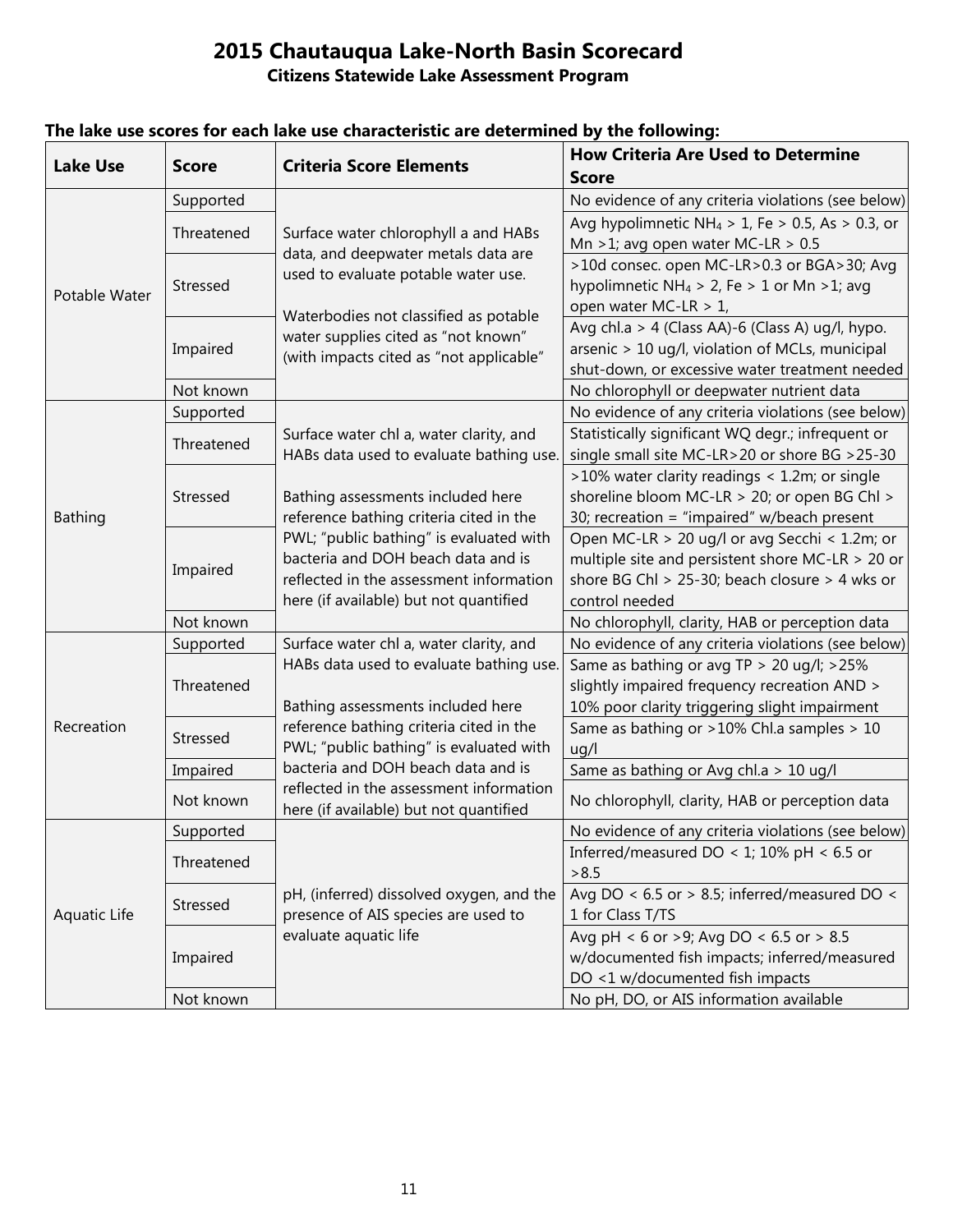#### **Citizens Statewide Lake Assessment Program**

| <b>Lake Use</b>         | <b>Score</b> | <b>Criteria Score Elements</b>                                                                                                                                                                                                                                            | <b>How Criteria Are Used to Determine</b><br><b>Score</b>                                                                                                                                                                                                                                                                    |
|-------------------------|--------------|---------------------------------------------------------------------------------------------------------------------------------------------------------------------------------------------------------------------------------------------------------------------------|------------------------------------------------------------------------------------------------------------------------------------------------------------------------------------------------------------------------------------------------------------------------------------------------------------------------------|
| Aesthetics /<br>Habitat | Good         | Aesthetics are evaluated through<br>perception surveys and the presence of<br>HABs and native species, while habitat is<br>evaluated against AIS species. These<br>categories are not recognized by EPA as<br>designated uses, so they are evaluated<br>as a "condition". | No evidence of any criteria violations (see below)                                                                                                                                                                                                                                                                           |
|                         | Fair         |                                                                                                                                                                                                                                                                           | Occasional aquatic plant treatment required for<br>invasive (habitat) or native (aesthetics) plants;<br>Aesthetics: "slightly impaired" due to algae or<br>weeds >25%; "definite algae greenness" >25%;<br>1x open water or shoreline bloom notification;<br>>25% surface weeds; >10% TP samples > 20<br>uq/l                |
|                         | Poor         |                                                                                                                                                                                                                                                                           | Routine aquatic plant treatment required for<br>invasive (habitat) or native (aesthetics) plants;<br>Aesthetics: "slightly impaired" due to algae or<br>weeds > 50%; "definite algae greenness" > 50%;<br>> 1x open water or large or widespread<br>shoreline bloom notification; > 50% surface<br>weeds; avg $TP > 20$ ug/l |
|                         | Not known    |                                                                                                                                                                                                                                                                           | No perception, HAB or AIS information                                                                                                                                                                                                                                                                                        |
| Fish<br>Consumption     | Supported    | Fish consumption is not evaluated<br>through CSLAP- PWL listings are based<br>on whether a waterbody is cited on the<br>DOH Health Advice for Consumption of                                                                                                              | No evidence of any criteria violations (see below)                                                                                                                                                                                                                                                                           |
|                         | Threatened   |                                                                                                                                                                                                                                                                           | High toxins in any HAB sample or persistent BGA<br>blooms                                                                                                                                                                                                                                                                    |
|                         | Stressed     |                                                                                                                                                                                                                                                                           | Fish tissue data indicates measurable level of<br>contaminants but no listing on DOH Health<br>Advice on Eating Sports Fish and Game                                                                                                                                                                                         |
|                         | Impaired     |                                                                                                                                                                                                                                                                           | Waterbody cited on DOH Health Advice on<br>Eating Sports Fish and Game                                                                                                                                                                                                                                                       |
|                         | Not known    |                                                                                                                                                                                                                                                                           | No fish tissue data; potential impacts not cited                                                                                                                                                                                                                                                                             |

+ proposed NNC (numeric nutrient criteria): for potable water: Class AA lakes: chlorophyll a = 4 ug/l; for Class A lakes = 6 ug/l; proposed NNC (numeric nutrient criteria) for swimming: chlorophyll a = 10 ug/l (all classes); water clarity = 1.2 meters (= 4 feet), TP = 20 ug/l

#### **Summary**

The information displayed in the scorecard is intended to give a quick and comprehensive overview of the results from CSLAP assessments and lake data collected by DEC, academics and private consultants.

CSLAP scorecards summarize information related to water quality, lake perception, biological condition and lake uses. The data and other information collected through CSLAP, or other sources, contribute to the evaluation of lake uses.

This information is the basis for the water quality assessments conducted as part of DEC's waterbody inventory. More comprehensive summaries of CSLAP data are included in individual lake reports and regional and statewide CSLAP data summaries. To fully understand CSLAP lakes, those interested should review the information found in scorecards, individual lake summaries, and regional and statewide CSLAP reports.